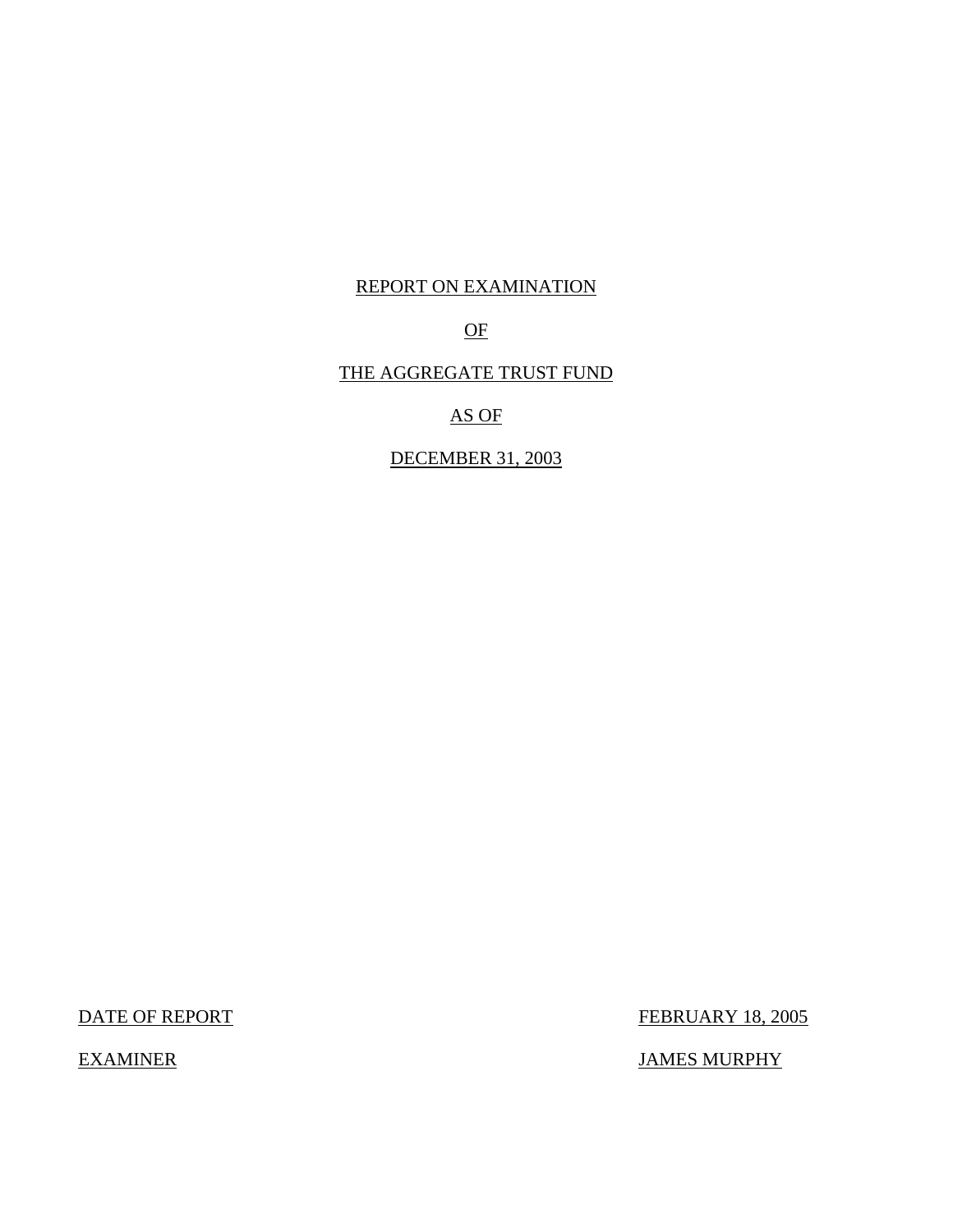## TABLE OF CONTENTS

| <b>ITEM NO.</b> |                                                                                                                                                      | PAGE NO.                                                       |
|-----------------|------------------------------------------------------------------------------------------------------------------------------------------------------|----------------------------------------------------------------|
| 1.              | Scope of examination                                                                                                                                 | $\overline{2}$                                                 |
| 2.              | Description of Fund                                                                                                                                  | $\overline{2}$                                                 |
|                 | Management<br>A.<br><b>Abandoned Property Law</b><br><b>B.</b><br><b>Custodial Agreement</b><br>$\mathsf{C}$ .<br>Significant operating ratios<br>D. | 3<br>$\overline{\mathcal{A}}$<br>$\overline{\mathcal{A}}$<br>5 |
| 3.              | <b>Financial statements</b>                                                                                                                          | 6                                                              |
|                 | <b>Balance</b> sheet<br>$\mathsf{A}$ .<br><b>B.</b><br>Summary of operations                                                                         | 6<br>7                                                         |
| 4.              | Contingent receivable from New York State                                                                                                            | 7                                                              |
| 5.              | <b>Unpaid losses</b>                                                                                                                                 | 8                                                              |
| 6.              | Compliance with prior report on examination                                                                                                          | 8                                                              |
| 7.              | Summary of comments and recommendations                                                                                                              | 9                                                              |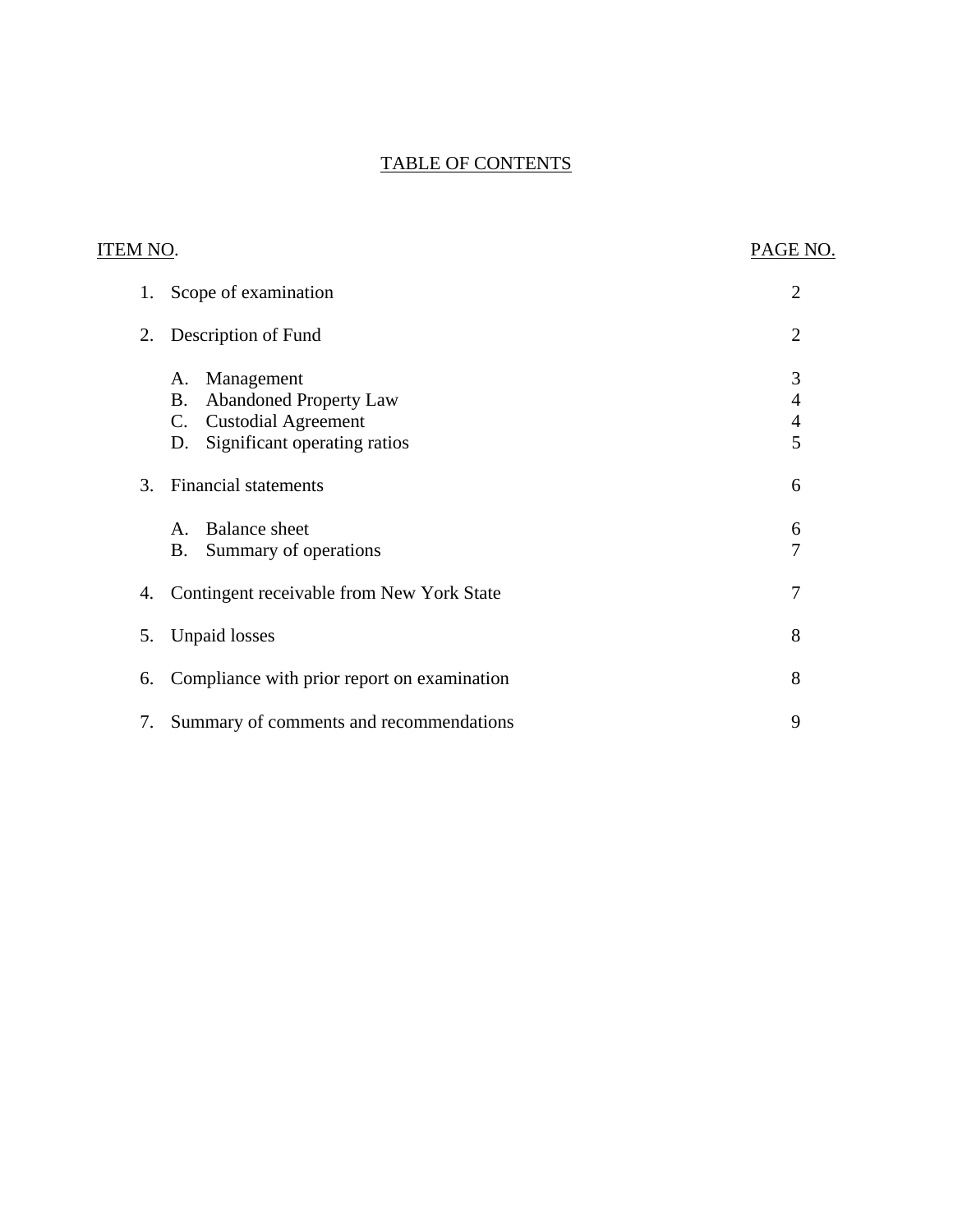

February 18, 2005

Honorable Howard Mills Acting Superintendent of Insurance Albany, New York 12257

Sir:

Pursuant to instructions contained in Appointment Number 22213, dated April 23, 2004, attached hereto, and in accordance with the New York Insurance Law, I have made an examination into the financial condition and affairs of the Aggregate Trust Fund, as of December 31, 2003 and respectfully submit the following report thereon.

The examination was conducted at the offices of the State Insurance Fund, the administrator of the Aggregate Trust Fund, located at 199 Church Street, New York, New York 10007.

Wherever the designation "Fund" appears in this report without qualification, it should be understood to indicate the Aggregate Trust Fund.

Whenever the term "Department" appears in this report without qualification, it should be understood to refer to the New York Insurance Department.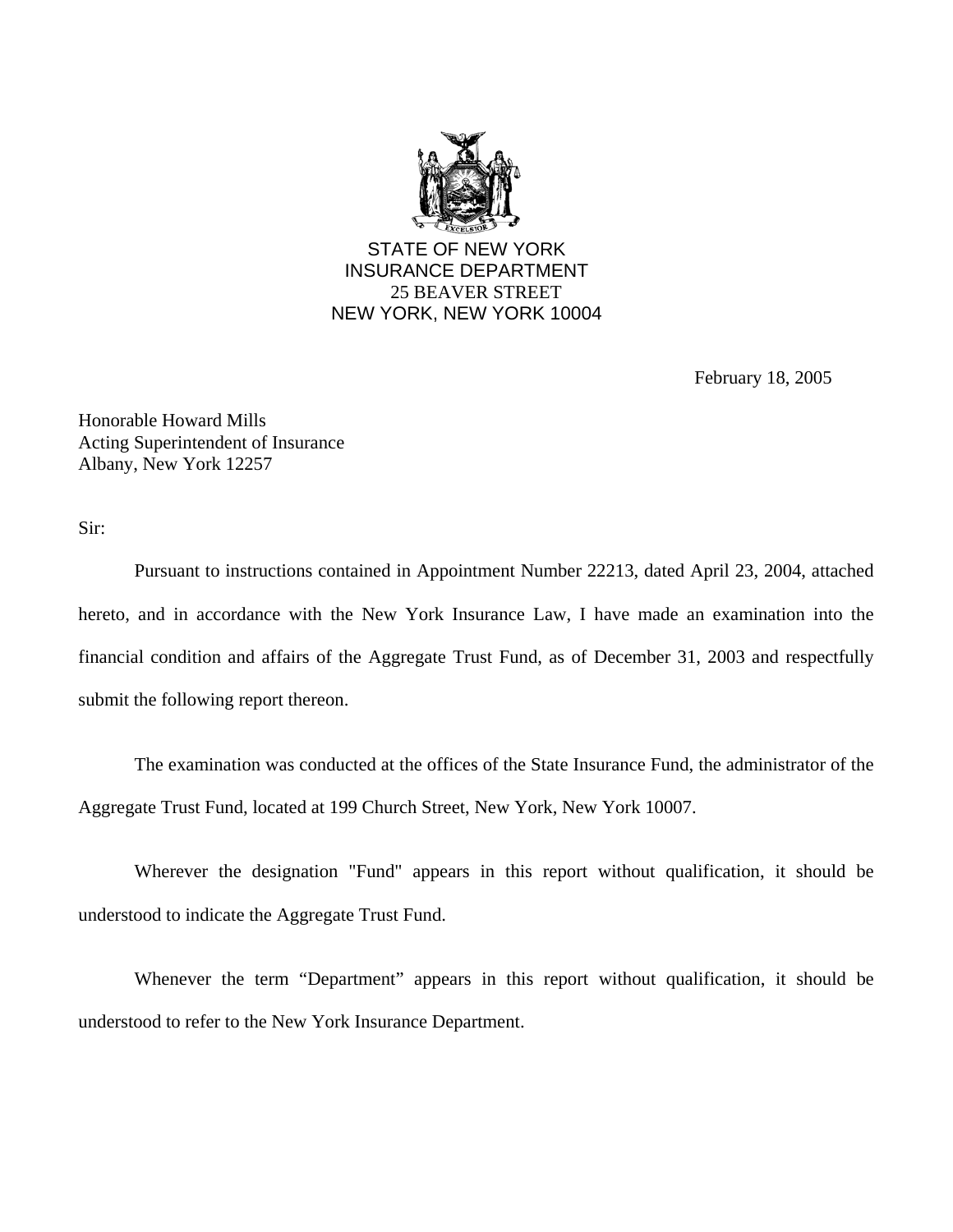#### **1. SCOPE OF EXAMINATION**

<span id="page-3-0"></span>The prior examination was conducted as of December 31, 1995. This examination covered the eight year period from January 1, 1996 through December 31, 2003 and was limited in its scope to a review or audit of only those balance sheet items considered by this Department to require analysis, verification or description, including: invested assets, contingent receivable from New York State, unpaid awards and unpaid administrative fees. The examination included a review of income, disbursements and Fund records deemed necessary to accomplish such analysis or verification and utilized, to the extent considered appropriate, work performed by the Fund's independent certified public accountants.

A review was also made to ascertain what action was taken by the Fund with regard to comments and recommendations contained in the prior report on examination.

#### **2. DESCRIPTION OF FUND**

The Aggregate Trust Fund was created pursuant to the provisions of Section 27 of the New York Workers' Compensation Law ("Section 27"). The present Fund is the third formed since the passage of the enabling legislation. The current Fund was established in 1920, following the dissolution of the predecessor Fund.

The purpose of the Fund is to assure and oversee the regular payment of benefits on adjudicated death cases and certain permanent disability cases. The Fund derives its income from insurance carriers and self-insured employers who, since 1935, have been required by Section 27 to deposit into the Funds, the present value equivalent of all such adjudicated cases. The Fund, in accordance with the awards of the Workers' Compensation Board, pays the bi-weekly installments of compensation benefits to claimants and/or their spouses and dependent children. Benefit payments to dependent children continue until they reach maturity; payments to spouses also continue until remarriage or death.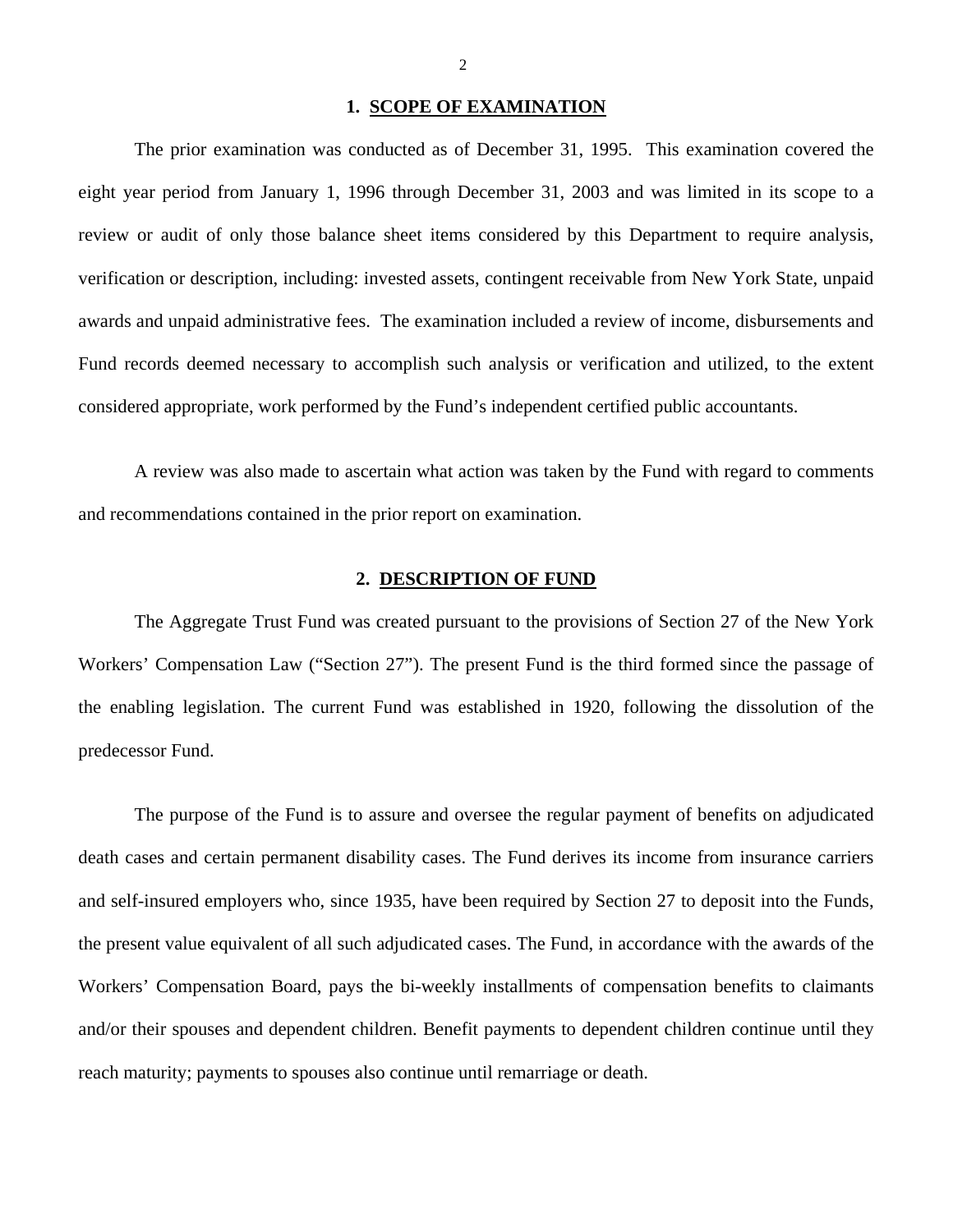Should the deposited award be modified upward, the amount of increase must be borne by the employer or insurance carrier. Conversely, should the deposited award be modified downward, the amount of the decrease will be refunded by the Fund.

Deposits paid into the Fund represent the actuarially computed present value of awards made by the Workers' Compensation Board. The assumption rates are provided for in Section 27 of the New York Workers' Compensation Law as amended in 1983. Upon receipt of a deposit, the Fund assumes responsibility for future benefit payments.

A total of 5,275 cases were outstanding at December 31, 2003, with an aggregate value of \$148,973,000.

The following table summarizes the financial status of the Fund from 1996 to 2003:

| Year | Assets        | Liabilities   | Surplus       |
|------|---------------|---------------|---------------|
| 1996 | \$408,831,950 | \$174,436,867 | \$234,395,083 |
| 1997 | \$407,033,548 | \$173,187,453 | \$233,846,095 |
| 1998 | \$402,983,263 | \$174,237,740 | \$228,745,523 |
| 1999 | \$399,762,693 | \$172,897,069 | \$226,865,624 |
| 2000 | \$409,983,263 | \$188,989,213 | \$220,794,394 |
| 2001 | \$384,630,000 | \$166,686,000 | \$217,944,000 |
| 2002 | \$379,955,000 | \$155,666,000 | \$224,289,000 |
| 2003 | \$374,812,000 | \$153,603,000 | \$221,209,000 |
|      |               |               |               |

In accordance with the provisions of Section 27(5) of the New York Workers' Compensation Law, all computations by the Workers' Compensation Board, with respect to awards, shall be on the basis of the Survivorship Annuitants' Table of Mortality and the Remarriage Tables of the Dutch Royal Insurance Institution. It is noted that the Aggregate Trust Fund is not required to file an annual statement with the Department.

#### A. Management

In accordance with the provisions of Section 27 of the Workers Compensation Law, the State Insurance Fund is the custodian of the Aggregate Trust Fund and also serves as its administrator. Thus,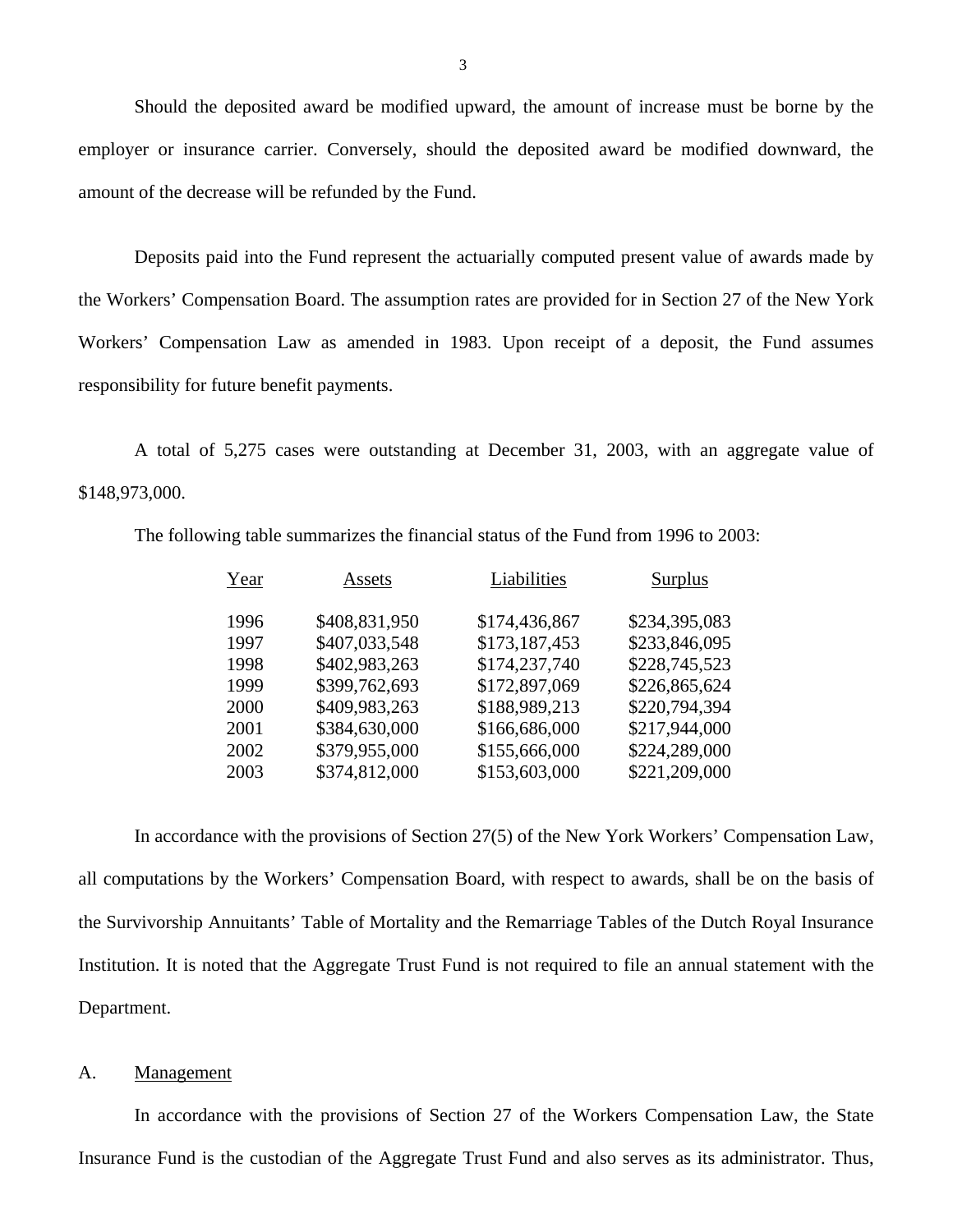<span id="page-5-0"></span>the management of the two Funds is the same, although a separate operating unit has been established to administer the daily activities of the Aggregate Trust Fund.

The Aggregate Trust Fund pays the State Insurance Fund an amount equal to three percent of annual awards paid to cover administrative costs.

#### B. Abandoned Property Law

Section 1316 of the New York State Abandoned Property Law provides that amounts payable to a resident of this state from a policy of insurance, if unclaimed for three years, shall be deemed to be abandoned property. Such abandoned property shall be reported to the comptroller on or before the first day of April each year. Such filing is required of all insurers regardless of whether or not they have any abandoned property to report. The Fund did not file the abandoned property reports on a timely basis during the examination period.

It is recommended that the Fund comply with the provisions of Section 1316 of the New York Abandoned Property Law and file the abandoned property reports on a timely basis.

#### C. Custodial Agreement

The Fund established a custodial agreement with Manufacturers Hanover Trust ("MHT") company dated march 8, 2003. Since that time, MHT has merged with several financial institutions and is now known as JPMorganChase. The custodial agreement has not been amended to reflect the custodian's current name. It is recommended that the Fund update its custodial agreement to reflect current identity of its custodian.

Examination review indicated that the Fund's agreement with its custodial bank lacked the following protective covenants and provisions: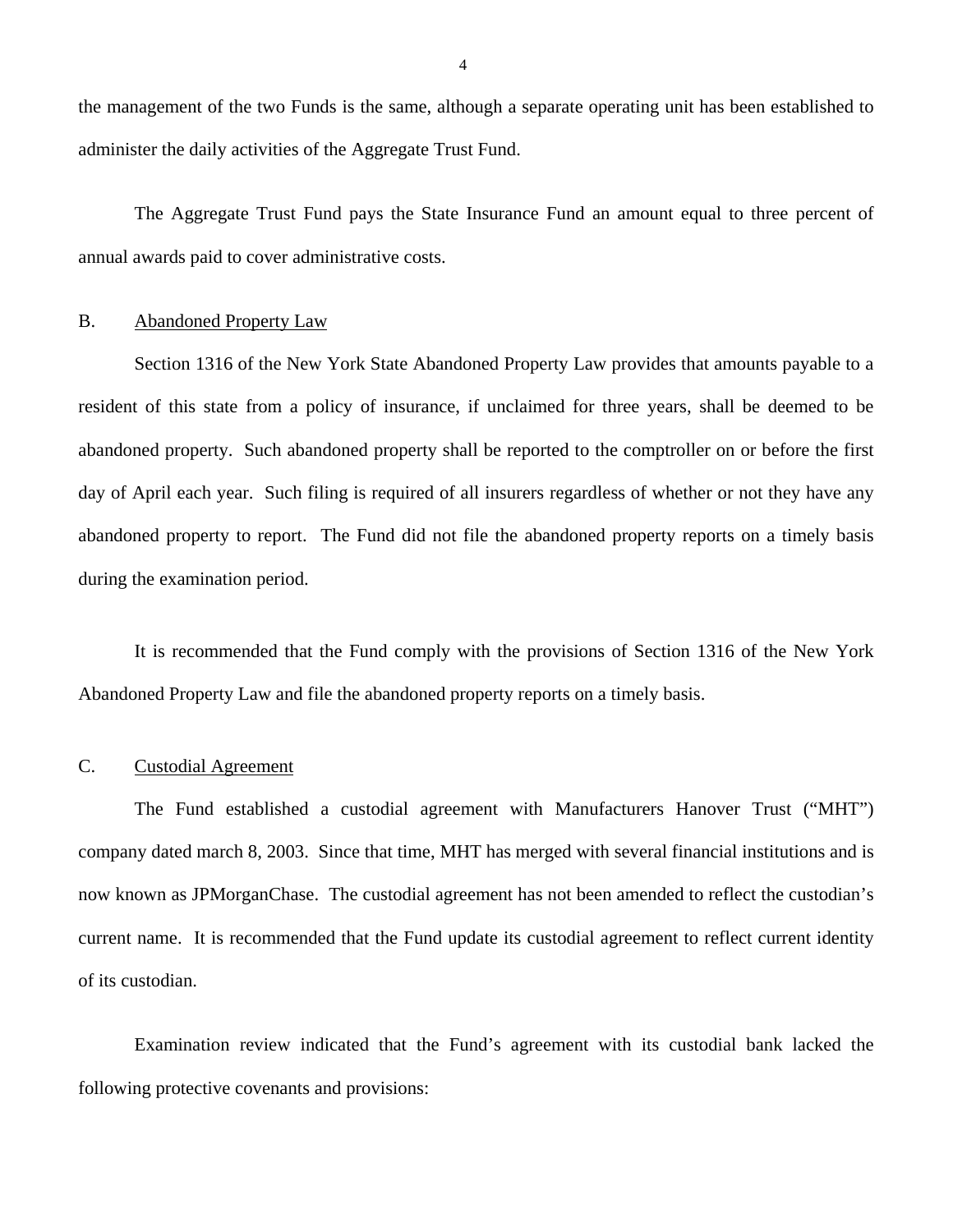a. Written instructions hereunder shall be signed by any two of its authorized officers specified in a separate list for this purpose which will be furnished to you from time to time signed by the treasurer or an assistant treasurer and certified under the corporate seal by the secretary or an assistant secretary.

b. There should be a provision in the agreement that would give the insurer the opportunity to secure the most recent report on the review of the custodian's system of internal controls, pertaining to custodian record keeping, issued by internal or independent auditors.

This was noted in the previous report on examination. It is again recommended that the Fund amend its custodial agreement to include the protective covenants and provisions as set forth in Part 1- General, Section IV.H-Custodial or Safekeeping Agreements of the NAIC Financial Condition Examiners Handbook.

### D. Significant Operating Ratios

The following ratios have been computed as of December 31, 2003, based on the results of this examination:

| Total surplus to loss reserves | 148%  |
|--------------------------------|-------|
| Net earnings on investments    | 2.86% |
| Liabilities to liquid assets   | 109%  |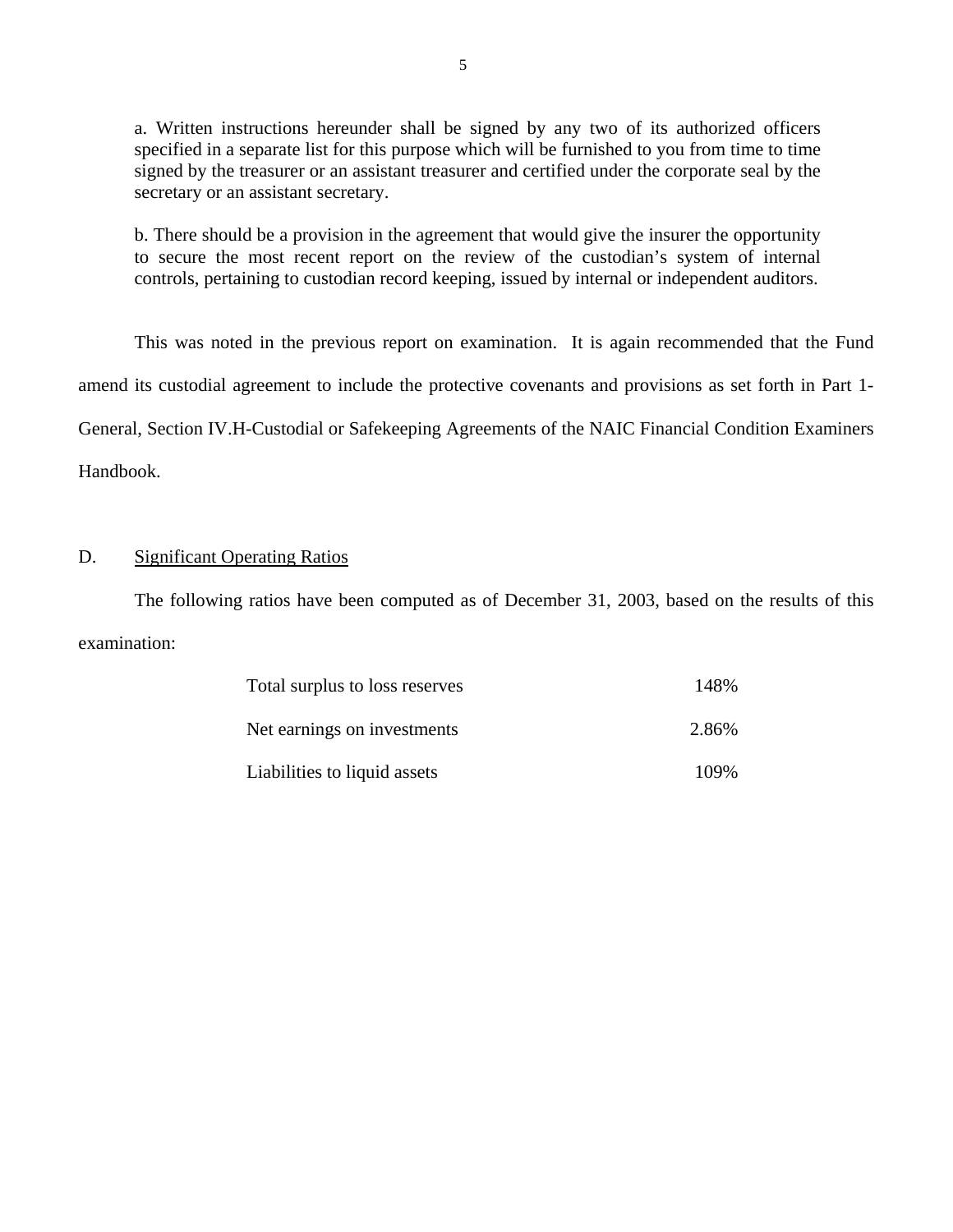## **3. FINANCIAL STATEMENTS**

### A. Balance Sheet

The following shows the assets, liabilities and surplus funds as determined by this examination as of December 31, 2003. This statement is the same as the balance sheet filed by the Aggregate Trust Fund:

|                                       | Ledger            |               | Non-ledger | Not-admitted     |          | Net Admitted  |
|---------------------------------------|-------------------|---------------|------------|------------------|----------|---------------|
| Assets                                | Assets            |               | Assets     | Assets           |          | Assets        |
| <b>Bonds</b>                          | \$127,671,000     | $\mathcal{S}$ |            | \$               |          | \$127,671,000 |
| Preferred stocks                      | 999,000           |               |            |                  |          | 999,000       |
| Cash and Short-term investments       | 11,020,000        |               |            |                  |          | 11,020,000    |
| Accrued investment income             | 1,419,000         |               |            |                  |          | 1,419,000     |
| Award Payments Rec. from the          |                   |               |            |                  |          |               |
| <b>Supplemental Benefits Fund</b>     | 13,703,000        |               |            |                  |          | 13,703,000    |
| <b>Contingent Receivable from NYS</b> | 220,000,000       |               |            |                  |          | 220,000,000   |
| <b>Total assets</b>                   | $$374,812,000$ \$ |               | $\Omega$   | $\mathcal{S}$    | $\Omega$ | \$374,812,000 |
| Liabilities                           |                   |               |            |                  |          |               |
| <b>Unpaid Awards</b>                  |                   |               |            |                  |          | \$148,973,000 |
| <b>Unpaid Administrative fees</b>     |                   |               |            |                  |          | 4,469,000     |
| Due to Workers' Compensation Fund     |                   |               |            |                  |          | 130,000       |
| <b>Other Liabilities</b>              |                   |               |            |                  |          | 31,000        |
|                                       |                   |               |            |                  |          |               |
| <b>Total liabilities</b>              |                   |               |            |                  |          | \$153,603,000 |
| <b>Surplus and Other Funds</b>        |                   |               |            |                  |          |               |
| Security fluctuation reserve          |                   |               |            | \$<br>10,000,000 |          |               |
| Unassigned funds                      |                   |               |            | 211,209,000      |          |               |
| <b>Surplus</b>                        |                   |               |            |                  |          | 221,209,000   |
| Total liabilities, surplus and funds  |                   |               |            |                  |          | \$374,812,000 |

NOTE: The Fund is exempt from federal and state income taxes.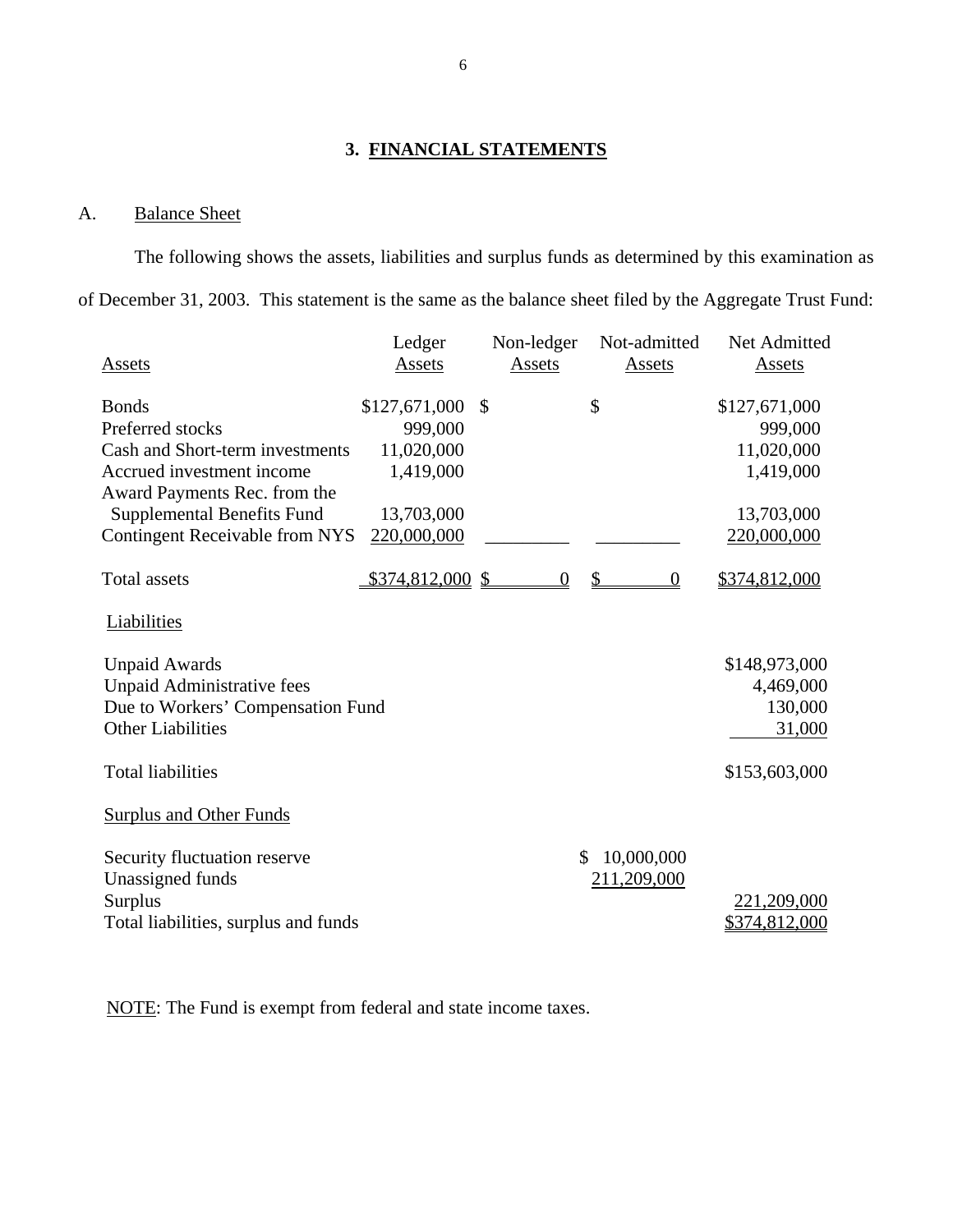### B. Summary of Operations

The Aggregate Trust Fund's surplus funds decreased \$13,380,000 during the eight-year examination period, January 1, 1996 through December 31, 2003, detailed as follows:

\$234,589,000

Surplus fund as of December 31, 1995

#### Increase to Surplus

| Awards received                           | \$40,268,000  |               |               |
|-------------------------------------------|---------------|---------------|---------------|
| Supplemental awards from the Supplemental |               |               |               |
| <b>Benefits Fund</b>                      | \$160,701,000 |               |               |
| Net Investment Income                     | 84,786,000    |               |               |
| Decrease in liability for unpaid awards   |               |               |               |
| and administrative fees                   | 19,755,000    |               |               |
| Net unrealized capital gains              | <u>3,000</u>  |               |               |
| Total increase to surplus                 |               | \$305,513,000 |               |
| Decrease to Surplus                       |               |               |               |
| Awards Paid                               | \$156,291,000 |               |               |
| Supplemental Awards Paid                  | 158,178,000   |               |               |
| Increase in liability for unpaid          |               |               |               |
| awards and administrative awards          | 4,424,000     |               |               |
| Total decrease to surplus                 |               | 318,893,000   |               |
| Net decrease to surplus                   |               |               | \$13,380,000  |
| Surplus funds, December 31, 2003          |               |               | \$221,209,000 |

### **4. CONTINGENT RECEIVABLE FROM NEW YORK STATE**

The Fund reported an admitted asset of \$220,000,000 for the captioned item as of December 31, 2003 which represents amounts that it was required to transfer to the State of New York in order to help balance the State's budgets pursuant to the following statutes:

| Chapter 55 of the Laws of 1982 | \$50,000,000  |
|--------------------------------|---------------|
| Chapter 7 of the Laws of 1989  | 110,000,000   |
| Chapter 62 of the Laws of 1990 | 60,000,000    |
|                                |               |
| Total funds transferred        | \$220,000,000 |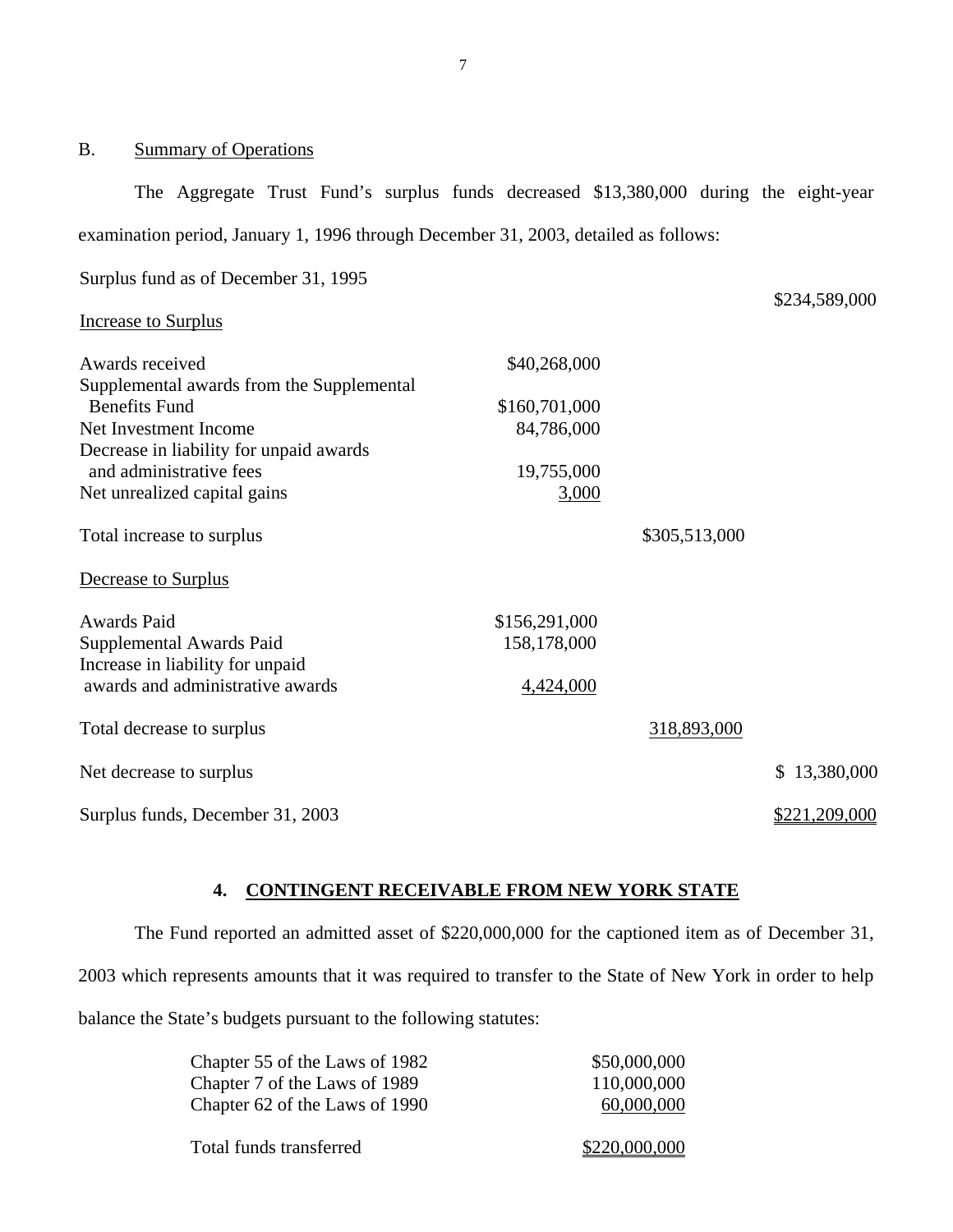<span id="page-9-0"></span>The contingent receivable is non-interest bearing and has no scheduled repayment, however, the statutes require that New York State appropriate \$220,000,000 in its annual budget for the potential repayment of any amount of the \$220,000,000 necessary to maintain the solvency of the Fund. The statutes specifically direct that the contingent receivable be considered an admitted asset of the Fund.

#### **5. UNPAID LOSSES**

The liability for unpaid losses of \$148,973,000, as determined by this examination is the same as reported by the Fund as of December 31, 2003.

The liability for unpaid awards represents the present value of individual case estimates at yearend, with mortality and remarriage rates based upon the Survivorship Annuitants' Table of Mortality and the Remarriage Tables of the Dutch Royal Insurance Institution, respectively, as required by the New York State Workers' Compensation Law. The Fund uses an assumed interest rate of six percent to estimate the present value for unpaid awards.

#### **6. COMPLIANCE WITH PRIOR REPORT ON EXAMINATION**

This prior report on examination contained two comments and recommendation, which are summarized below with findings of the Fund's subsequent actions thereon. (The page numbers shown below refer to the prior report).

#### **ITEM**

#### ITEM PAGE NO.

#### **Custodian Agreement**

A. Custodian Agreement<br>It is recommended that the Fund amend its custodial agreements to include the 5-6 required protective covenants and provisions.

The Fund has not complied with this recommendation, and it is repeated in this report.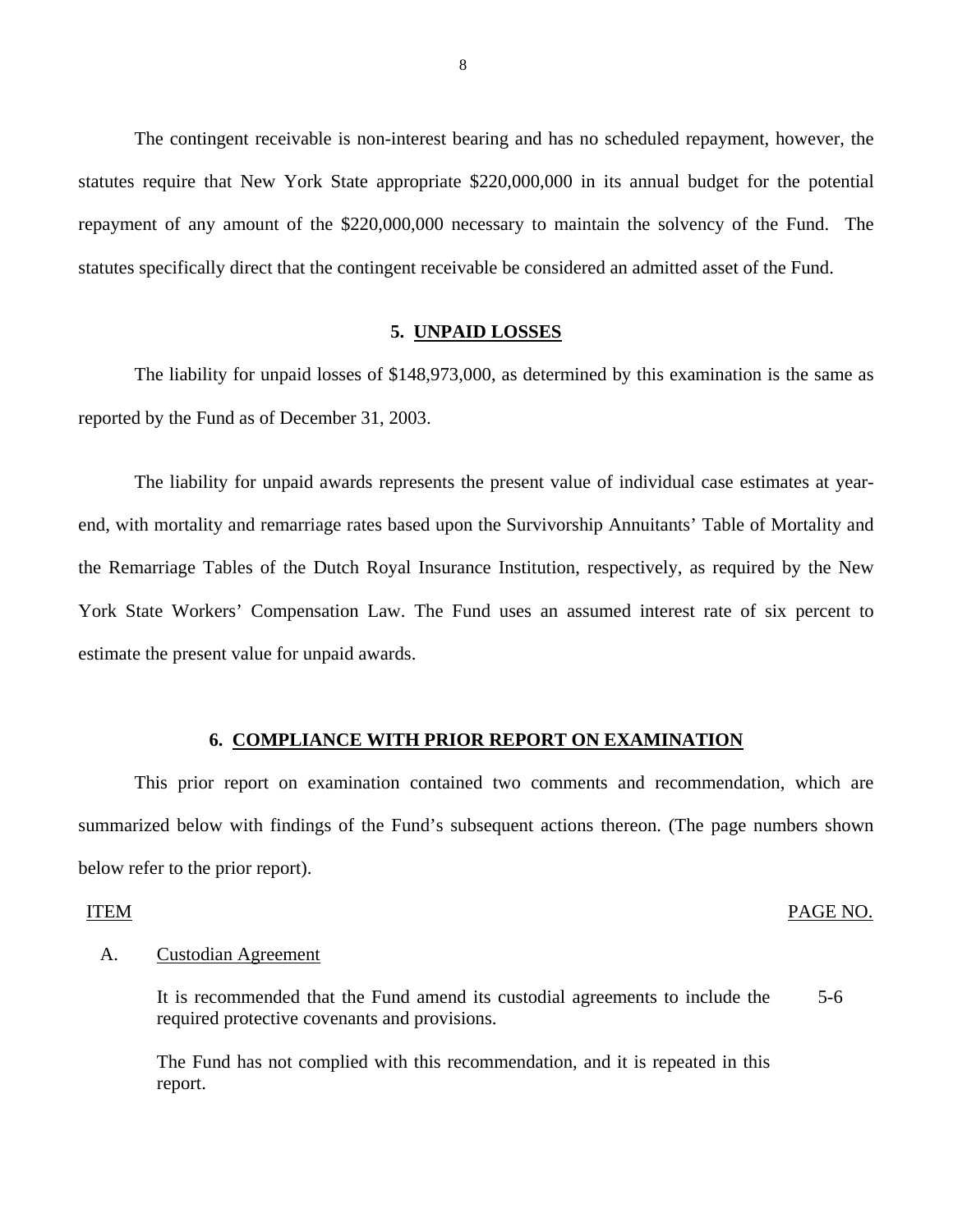## <span id="page-10-0"></span>Loss payments Recoverable from NYS (Supplemental Benefits)

B. Loss payments Recoverable from NYS (Supplemental Benefits)<br>It is recommended that the Fund continue to review the rejected items and supply 9-10 any additional information necessary to support its claim for reimbursement from the WCB. It is further recommended that an aging of this account be established for use by management in order to ensure payment in a timely manner and to help determine any amount that are uncollectible and should be not admitted or written off.

The Fund has complied with this recommendation.

## **7. SUMMARY OF COMMENTS AND RECOMMENDATIONS**

### **ITEM**

### ITEM PAGE NO.

### **Abandoned Property Law**

A. Abandoned Property Law<br>It is recommended that the Fund comply with the provisions of Section 1316 of 4 the New York Abandoned Property Law and file the abandoned property reports on a timely basis.

### **Custodial Agreement**

B. Custodial Agreement<br>It is recommended that the Fund update its custodial agreement to reflect the 4 correct name of its current custodian.

It is recommended that the Fund amend its custodial agreement to include the 5 required protective covenants and provisions.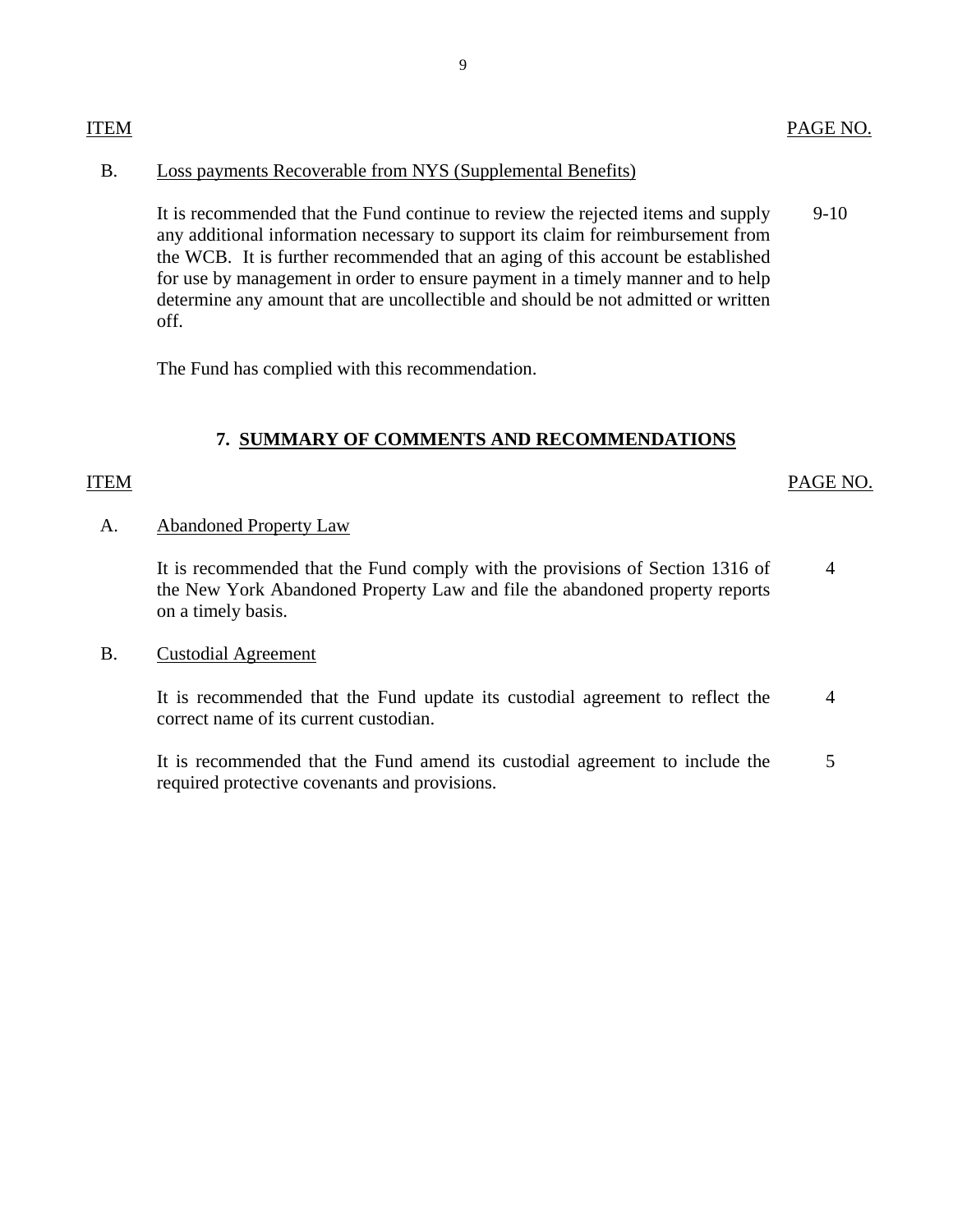Respectfully submitted,

 $/S/$  James Murphy Associate Insurance Examiner

STATE OF NEW YORK )  $\int$  SS. ) COUNTY OF NEW YORK)

JAMES MURPHY, being duly sworn, deposes and says that the foregoing report submitted to by him is true to the best of his knowledge and belief.

> $\frac{|S|}{|S|}$ James Murphy

Subscribed and sworn to before me this  $\rule{1em}{0.15mm}$  day of  $\rule{1em}{0.15mm}$  2005.